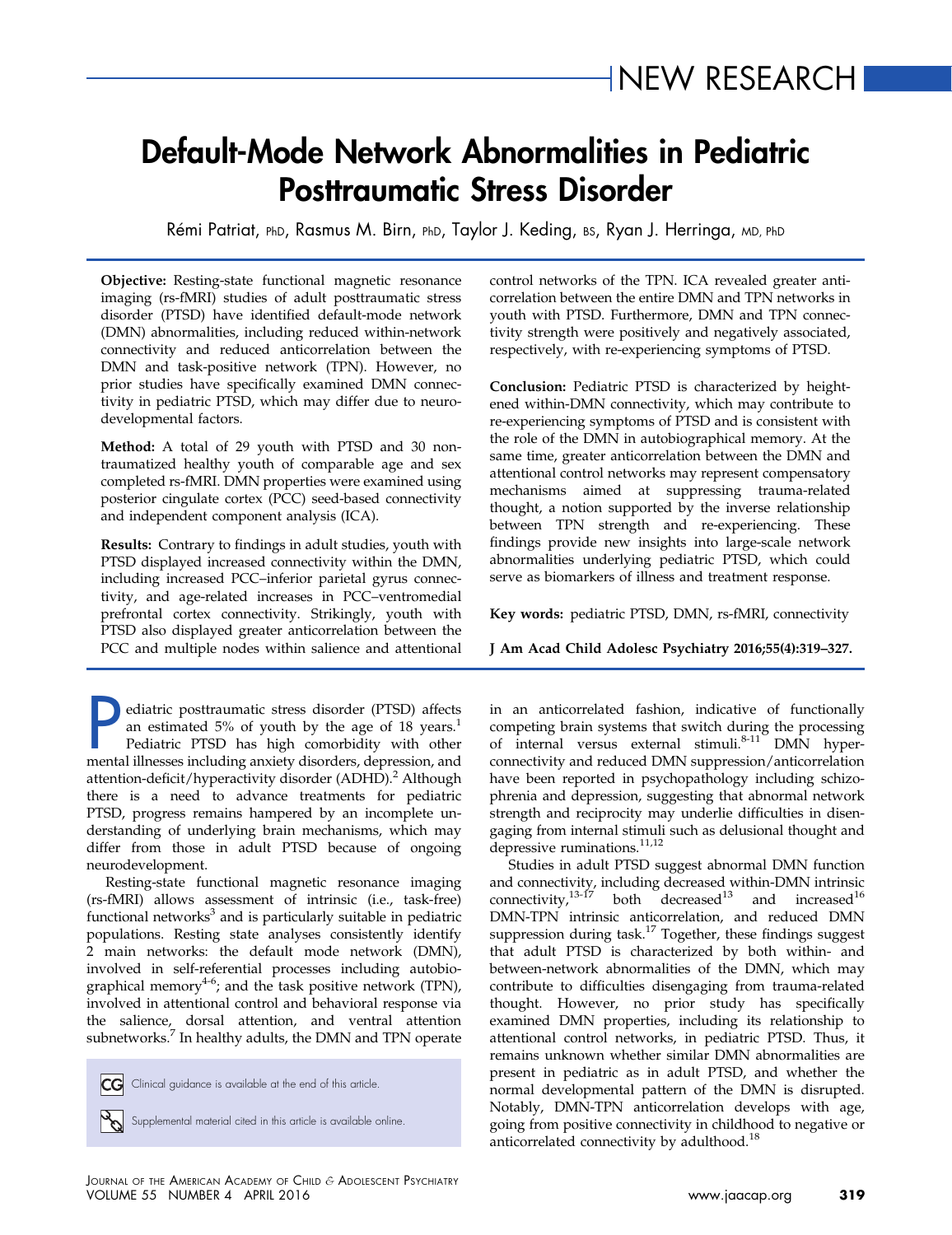To address these knowledge gaps, we examined intrinsic network properties in a sample of youth with severe PTSD relative to nontraumatized healthy youth. First, we assessed DMN connectivity using seed-based connectivity of the posterior cingulate cortex (PCC), a key node of the DMN. Next, we used group independent component analysis (ICA) to examine large-scale network differences within and between the DMN and TPN. Within these analyses, we examined age-related effects cross-sectionally as an indicator of altered neurodevelopment in pediatric PTSD. We hypothesized that pediatric PTSD would be associated with disrupted within-DMN connectivity, and reduced anticorrelation between the DMN and TPN, bearing similarity to adult PTSD. Finally, we examined the relationship of DMN/TPN network properties to symptom severity using a multidimensional symptom approach, incorporating PTSD, anxiety, and depressive symptoms in this highly comorbid sample.

# METHOD

#### **Participants**

Youth with PTSD and healthy youth were recruited from area mental health clinics and the community, respectively. Healthy participants were free of any history of trauma or mental illness. Exclusion criteria for all participants included IQ<70, unstable medical condition, MRI contraindication, and possibility of pregnancy. Additional exclusion criteria for the group with PTSD included active suicidality, history of psychotic disorder, bipolar disorder, obsessive-compulsive disorder, recent (past 4 weeks) substance abuse or dependence, or use of psychotropic medication (past 4 weeks; 6 weeks for fluoxetine). A total of 119 youth were screened for study inclusion. Of these, 44 were excluded at initial assessment (subthreshold for PTSD,  $n = 29$ ; exclusionary diagnosis,  $n = 7$ ; active substance/medication use,  $n = 3$ ; no child memory of a traumatic event,  $n = 3$ ; MRI contraindication,  $n = 1$ ; other,  $n = 1$ ). Three additional youth met study criteria but were unable to complete MRI. In all, 72 participants completed the study, including 35 youth with PTSD and 37 healthy youth. Of these, 12 were excluded based on data quality described below. The final sample includes 29 youth with PTSD (18 female and 11 male; mean age  $= 14.6$  years) and 30 healthy youth (18 female and 12 male, mean age  $= 14.0$  years). All participants provided written consent, or assent with caregiver consent when applicable. All procedures were approved by the University of Wisconsin Health Science Internal Review Board.

#### Clinical and Behavioral Assessment

Clinical assessments for this study have been previously described[.19,20](#page-7-0) A board-certified child and adolescent psychiatrist interviewed and screened all participants, incorporating both caregiver and youth reports. Psychiatric diagnoses and trauma exposure were assessed using the Kiddie Schedule for Affective Disorders and Schizophrenia (K-SADS).<sup>21</sup> PTSD was diagnosed using DSM-IV criteria by combination of the K-SADS and the Clinician-Administered PTSD Scale for Children and Adolescents (CAPS-CA).[22,23](#page-7-0) A PTSD diagnosis required at least 5 DSM-IV symptoms, including at least 1 from each symptom cluster following Cohen et al.<sup>[24](#page-8-0)</sup> These criteria are slightly modified from adult criteria and were chosen to allow greater likelihood of study inclusion yet maintain a relatively high symptom severity. Furthermore, youth fulfilling 2 versus 3 symptom clusters have been reported not to differ in overall clinical impairment or distress.<sup>25</sup> Using these criteria, most youth in the group with PTSD ( $n = 24$  or 83%) met full standard DSM-IV criteria for PTSD. Of the remaining 5 participants with PTSD, 3 met criteria for 2 symptom clusters, and 2 met criteria for 1 symptom cluster. With regard to DSM-5 criteria, an estimated 22 participants (76%) met the full diagnosis of PTSD using conser-vative criteria based on extrapolation from DSM-IV symptoms.<sup>[26](#page-8-0)</sup> Of the remaining 7 participants, 5 met criteria for 3 symptom clusters, and 2 met criteria for 2 symptom clusters. PTSD severity was additionally examined using the University of California, Los Angeles (UCLA) PTSD Reaction Index (PTSD-RI).<sup>[27](#page-8-0)</sup> Because the CAPS-CA was not acquired for the first 7 participants with PTSD, PTSD-RI scores were used in lieu of CAPS-CA for secondary analyses. Here, the greater of youth and caregiver report for each item was used, $19,20$  as this was most strongly correlated with CAPS scores, which represent the gold standard for PTSD assessment  $(r = 0.85, 0.74,$  and 0.60 for greater of youth/caregiver report, youth only, and caregiver only, respectively). Depressive symptoms (past 2 weeks) were quantified with the Mood and Feelings Questionnaire (MFQ).<sup>[28](#page-8-0)</sup> Anxiety symptoms (past 3 months) were quantified with the Screen for Child Anxiety Related Emotional Disorders (SCARED).[29](#page-8-0) MFQ and SCARED scores were calculated using the average of youth and caregiver reports. Pubertal stage was assessed by self-report using the Tanner picture-based rating scale.<sup>30</sup> IQ was estimated using the Full-Scale IQ-2 component of the Wechsler Abbreviated Scale of Intelligence–II.<sup>[31](#page-8-0)</sup>

#### Data Acquisition

Each participant underwent 2 mock scan sessions to familiarize them to the scanning environment and reduce motion. High-resolution T1 and rs-fMRI data were acquired using a 3.0T GE Discovery MR750 scanner with an 8-channel head coil (General Electric Medical Systems, Waukesha, WI). High-resolution T1 images were acquired using a BRAVO pulse sequence (with axial orientation, TE = 3.18 milliseconds, TR =  $8.16$  milliseconds, TI = 450 milliseconds, voxel size =  $1 \times 1 \times 1$  mm<sup>3</sup>, 156 slices, flip angle  $= 12$  degrees, field of view  $[FOV] = 25.6$  cm, and matrix  $size = 256 \times 256$ ). rs-fMRI was acquired using an echo-planar imaging (EPI) pulse sequence (with sagittal orientation,  $TE = 22$  milliseconds,  $TR = 2150$  milliseconds, flip angle = 79 degrees, slice thickness =  $3 \text{ mm}$ , gap =  $0.5 \text{ mm}$ , 41 slices, FOV =  $224 \text{ mm}$ , and matrix size  $= 64 \times 64$ , number of volumes  $= 147$  [5 minutes 16 seconds]). For rs-fMRI, participants were instructed to remain still with their eyes fixed on a cross.

#### rs-fMRI Preprocessing

Preprocessing was carried out using AFNI.<sup>[32](#page-8-0)</sup> Figure S1, available online, shows the preprocessing pipeline used for each research participant. The steps were: deletion of the first 3 volumes; despiking of rs-fMRI data; slice-timing correction; co-registration of T1 and EPI images; realignment of EPI volumes and normalization to Montreal Neurological Institute (MNI) template in a single step (final resolution 2 mm isotropic for visualization with template underlay); spatial smoothing (6 mm full width at half maximum [FWHM]); anatomy segmentation; and nuisance regression (eroded white matter and cerebrospinal fluid masks, 6 motion parameters and their derivatives) and temporal filtering (0.01–0.1Hz) along with motion censoring in a single step. Volumes were motion censored using a threshold of 0.25 mm based on framewise displacement calculated using the Euclidean norm. Participants having 37 or more volumes (25%) flagged by the censoring algorithm were excluded from the study, resulting in 12 exclusions (6 PTSD and 7 healthy participants). The average motion in all directions was calculated and compared across groups; no difference in motion was observed (Table S1, available online).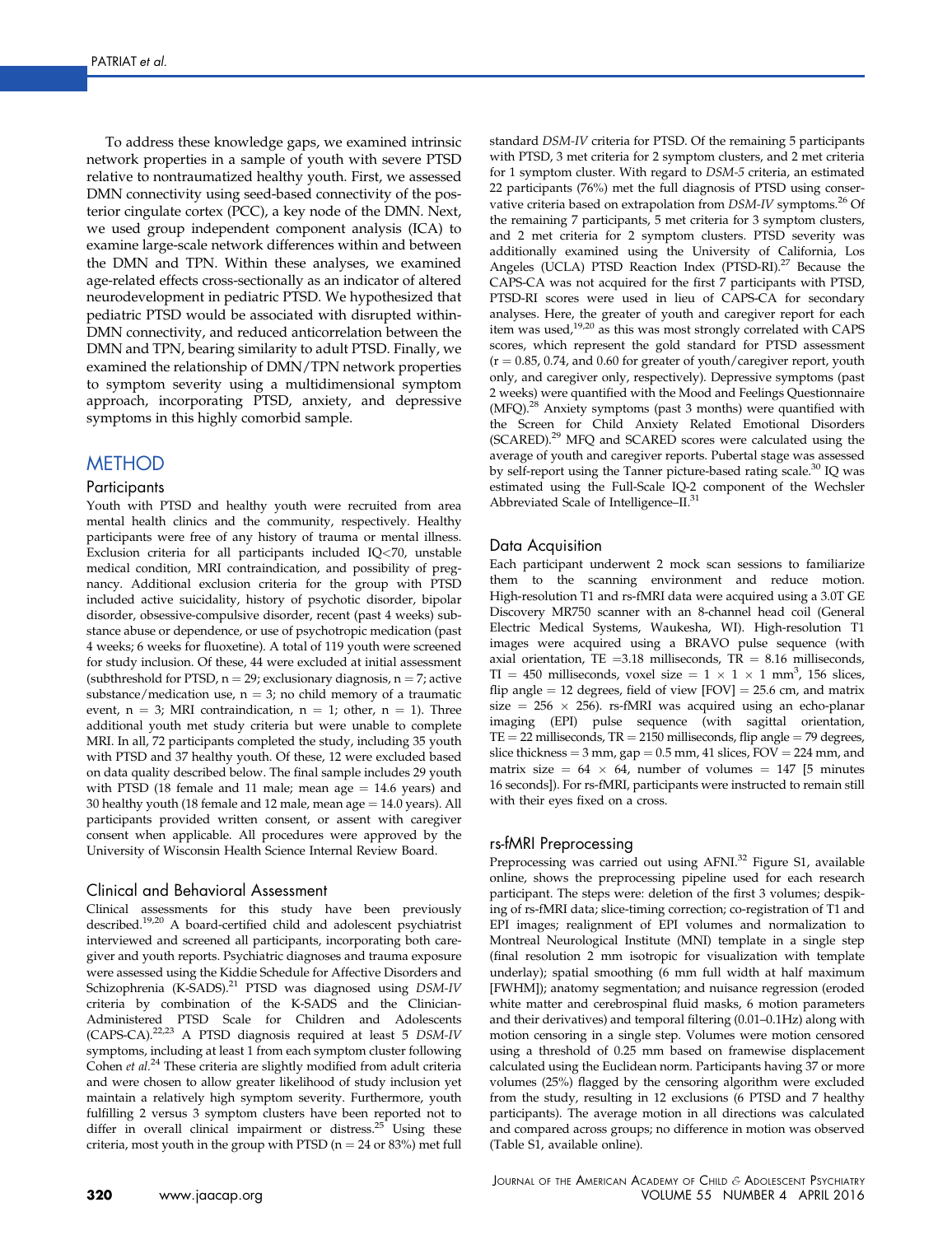# <span id="page-2-0"></span>Connectivity Analysis: Seed-Based

TABLE 1 Participant Characteristics

DMN connectivity was calculated using a 4-mm-radius sphere located in the PCC (MNI coordinates [RAI]: 2, 52, 26). Individual connectivity maps were converted from r to Z using a Fisher-Z transform. Group differences in connectivity were examined using an analysis of covariance (ANCOVA) in AFNI (3dttest $++$ ), with covariates including age, sex, and their interaction with group. Multiple comparison correction was performed using Monte Carlo simulation, which incorporates the estimated data smoothness to establish the likelihood of false-positive results of different cluster sizes.<sup>33</sup> The cluster threshold was 152 voxels at a voxelwise threshold of  $p = .005$ , resulting in a corrected  $\alpha = 0.05$ .

# Connectivity Analysis: Independent Component Analysis

Resting-state networks were identified using a spatial group independent component analysis, implemented in GIFT.<sup>34</sup> Data input to the ICA were first preprocessed by correcting for participant motion using rigid-body realignment of EPI volumes, correction for slice timing, alignment of EPI data to the T1-weighted structural image, transformation (linear affine and nonlinear) to MNI space, and spatial smoothing with a Gaussian kernel (FWHM 6 mm). Within GIFT, dimensionality was first reduced using principal components analysis (PCA) at the individual level. A total of 40 independent components were estimated at the group level using the Infomax algorithm[.35](#page-8-0) Group data were then back-reconstructed to individual

participants. ICA maps were thresholded using the default setting in GIFT.

The component representing the DMN (consisting of posterior cingulate/precuneus, lateral parietal cortex, and medial prefrontal cortex) and a component representing the TPN (dorsolateral prefrontal cortex, frontoinsular cortex, dorsal anterior cingulate/ presupplementary motor area, intraparietal sulcus) were visually identified from the group results. Between-network functional connectivity was estimated by computing the correlation between these 2 ICA component time series for each participant. ANCOVA was then conducted in AFNI (3dttest $++$ ) to examine group differences in average network and between-network connectivity covarying for age and sex. Because of the targeted, exploratory nature of the 3 ICA analyses, additional adjustment for multiple comparisons was not applied.

# Post Hoc Analyses

Post hoc analyses were conducted on extracted cluster averages in R (R Core Team, 2014) to examine the following: potential confounds in group differences; relationships to PTSD, depression, and anxiety symptoms; and relationship to trauma exposure within the group with PTSD, covarying for age and sex. Given high rates of comorbid affective and anxiety disorders in our sample, we used a multidimensional symptom approach to examine the relationship between symptom measures and brain findings within the group with PTSD. Specifically, we performed data reduction using PCA of PTSD,

| <b>Characteristic</b>           | <b>Healthy</b> | <b>PTSD</b>                                                                                                                                                               |
|---------------------------------|----------------|---------------------------------------------------------------------------------------------------------------------------------------------------------------------------|
| Sample size                     | 30             | 29                                                                                                                                                                        |
| Sex                             | 18 F, 12 M     | 18 F, 11 M                                                                                                                                                                |
| Age, y (SD)                     | 14.0(2.3)      | 14.6(2.6)                                                                                                                                                                 |
| IQ (SD)                         | 109 (12)       | $102$ $(12)$                                                                                                                                                              |
| Tanner stage (SD)               | 3.3(1.3)       | 3.4(1.3)                                                                                                                                                                  |
| Handedness                      | 27 R, 3A       | 23 R, 5 L, 1 A                                                                                                                                                            |
| PTSD duration, mo (SD)          |                | (38)<br>46                                                                                                                                                                |
| PTSD-RI                         |                | 47<br>(14)                                                                                                                                                                |
| CAPS-CA                         |                | (21)<br>70                                                                                                                                                                |
| <b>MFQ</b>                      | 3<br>(2)       | (21)<br>30                                                                                                                                                                |
| <b>SCARED</b>                   | (5)<br>7       | 38<br>(23)                                                                                                                                                                |
| Index trauma [n]                |                | Sexual abuse [13]                                                                                                                                                         |
|                                 |                | Accident [6]                                                                                                                                                              |
|                                 |                | Traumatic death of loved one [7]                                                                                                                                          |
|                                 |                | Witness of domestic violence [4]                                                                                                                                          |
|                                 |                | Physical abuse [1]                                                                                                                                                        |
| Comorbid diagnosis [n]          |                | MDD [17]                                                                                                                                                                  |
|                                 |                | ADHD <sub>[7]</sub>                                                                                                                                                       |
|                                 |                | GAD [8]                                                                                                                                                                   |
|                                 |                | Social anxiety disorder [4]                                                                                                                                               |
|                                 |                | Separation anxiety disorder [4]                                                                                                                                           |
|                                 |                | Depressive disorder NOS [3]                                                                                                                                               |
| Past psychiatric medication [n] |                | SSRI/SNRI <sup>[8]</sup>                                                                                                                                                  |
|                                 | Stimulant [8]  |                                                                                                                                                                           |
|                                 |                | $\alpha_2$ Agonist [2]                                                                                                                                                    |
|                                 |                | Note: Groups did not significantly differ in age, IQ, or Tanner stage. The Clinician-Administered PTSD (posttraumatic stress disorder) Scale for Children and Adolescents |

(CAPS-CA) was not obtained for the first 7 participants with PTSD. A = Ambidextrous; ADHD = attention-deficit/hyperactivity disorder; F = females; GAD = generalized anxiety disorder; L = left-handed; M = males; MDD = major depressive disorder; MFQ = Mood and Feelings Questionnaire; NOS = not otherwise specified; PTSD-RI = PTSD Reaction Index; R = right-handed; SCARED = Screen for Child Anxiety Related Emotional Disorders; SNRI = serotonin-norepinephrine reuptake inhibitor;  $SSRI =$  selective serotonin reuptake inhibitor.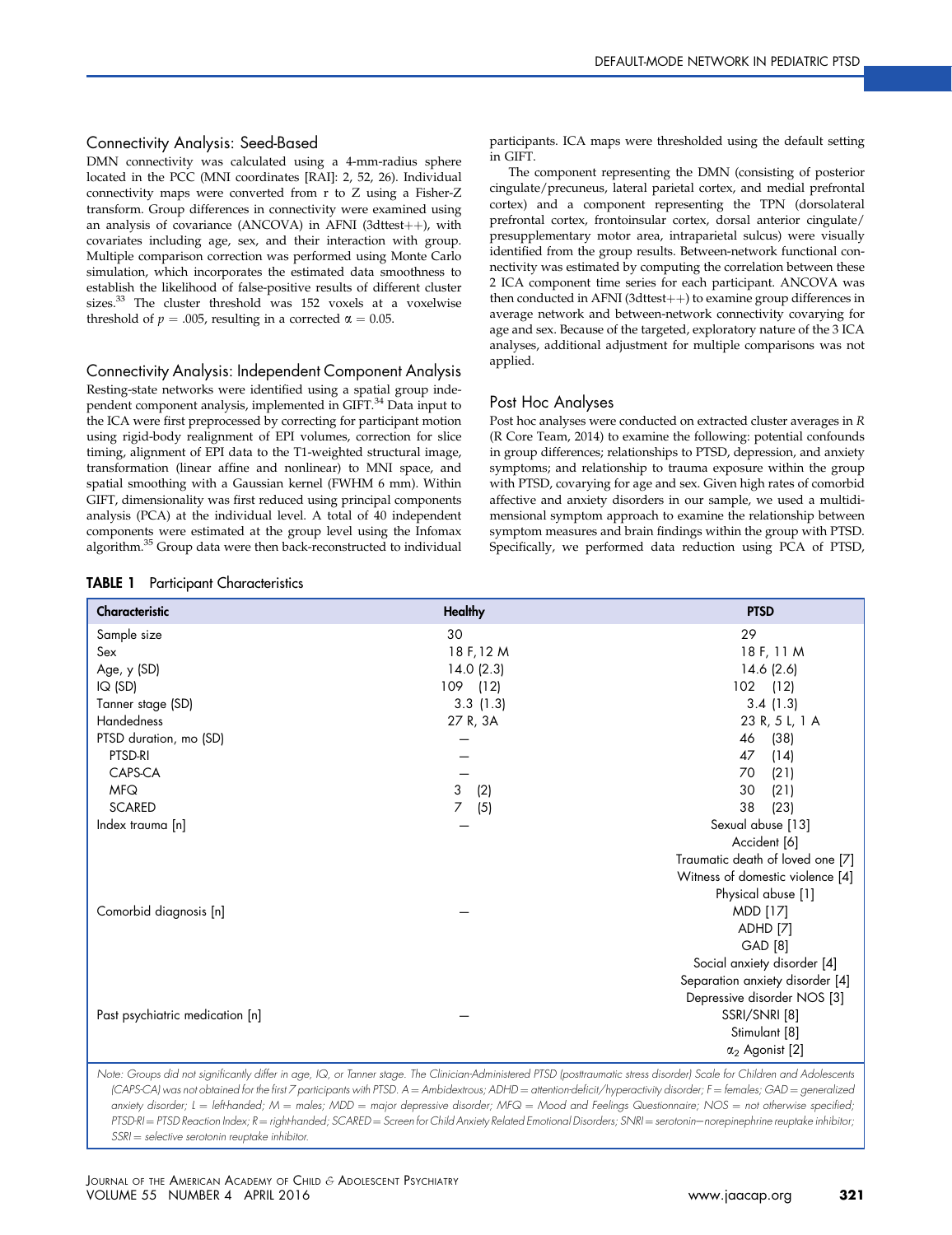depressive, and anxiety symptoms from the PTSD-RI, MFQ, and SCARED in a slightly expanded sample of youth with PTSD  $(n = 31)$ including all participants in the current study. This approach allows for avoidance of collinearity in symptom analysis and minimization of the number of statistical tests, although generalizability to other populations may be limited. For this reason, we also report standard symptom relationships (see Supplement 1, available online). Items with low correlation coefficients in all components  $(<0.4)$  and/or low measures of sampling adequacy (<0.5) were removed. Principal component loadings for each item were rotated using the Varimax method with Kaiser normalization. Component inclusion was based on an eigenvalue of 1 or greater.

Five components were extracted from the final iteration of PCA, explaining 74.8% of the total variance in symptom measures. Based on the items loading to each component, the 5 symptom domains included (with percent of total variance explained): social aversion (20.7%), hopelessness (18.0%), negative affect (14.1%), hyperarousal (12.0%), and re-experiencing (10.0%) (Table S2, available online). These 5 components reached significance for Bartlett's test of sphericity ( $p < .0001$ ) and had a Kaiser-Meyer-Olkin (KMO) measure of sampling adequacy  $= 0.609$ . The specific PTSD-RI, MFQ, and SCARED items loading into each component can be found in Supplement 1, available online. Component scores for each participant with PTSD were calculated and used in post hoc analyses.

# RESULTS

#### Participant Characteristics

A summary of participant characteristics is shown in [Table 1](#page-2-0). The healthy and PTSD groups did not differ in age, IQ, female-to-male ratio, or pubertal stage. For the group with PTSD, the average PTSD-RI score was 47, which is indicative of severe PTSD. The most common index trauma was sexual abuse, followed by accident, traumatic death of a loved one, and witnessing domestic violence. Of the 29 participants with PTSD, 26 had comorbid psychiatric illness, most commonly depressive disorders ( $n = 20$ ).

# DMN Connectivity Abnormalities in Pediatric PTSD: Seed-Based Analysis

Using the PCC seed, the DMN was consistently present in participants from both groups (Figure 1). A summary of seed-based connectivity findings can be found in [Table 2](#page-4-0). Within the DMN, youth with PTSD showed increased connectivity between the PCC and left inferior parietal gyrus (IPG, Brodmann area [BA] 40). Youth with PTSD also showed reduced (more anticorrelated) connectivity between the PCC and multiple regions associated with the task-positive network (Figure 1). These regions included the right intraparietal sulcus (IPS, BA 40), right inferior frontal gyrus extending into the insular cortex (IFG, BA 6/22), and dorsal anterior cingulate cortex/presupplementary motor area (dACC/pre-SMA, BA 32/24). Similar effects were observed for the left IPS and IFG at lower cluster extent thresholds (Figure S2, available online). Finally, a group-byage interaction was present for connectivity within the DMN. Specifically, PCC connectivity to the ventromedial prefrontal cortex (vmPFC, BA 11) decreased with age in healthy youth but increased with age in youth with PTSD (Figure S3, available online).

# DMN Connectivity Abnormalities in Pediatric PTSD: Independent Component Analysis

ICA results are summarized in [Figure 2](#page-5-0). Components for the DMN and TPN were identified across the entire sample, showing similarity to seed-based connectivity patterns.

FIGURE 1 Default-mode network (DMN) connectivity differences between youth with posttraumatic stress disorder (PTSD) and healthy youth using a posterior cingulate cortex (PCC) seed-based connectivity analysis. Note: Respective group maps are shown as well as group connectivity differences, adjusting for age and sex. Youth with PTSD showed increased connectivity within the DMN (PCC left inferior parietal gyrus [IPG]), but also greater anticorrelation between the PCC and multiple nodes of attentional control networks (right inferior frontal gyrus [IFG]/insula, right intraparietal sulcus [IPS], dorsal anterior cingulate cortex [dACC]/presupplementary motor area [SMA]). Maps are shown at a voxelwise  $p = .005$  and minimum cluster extent of 152 voxels. Hyphen represents a subtraction operation; equal sign represents the results of the subtraction operation.

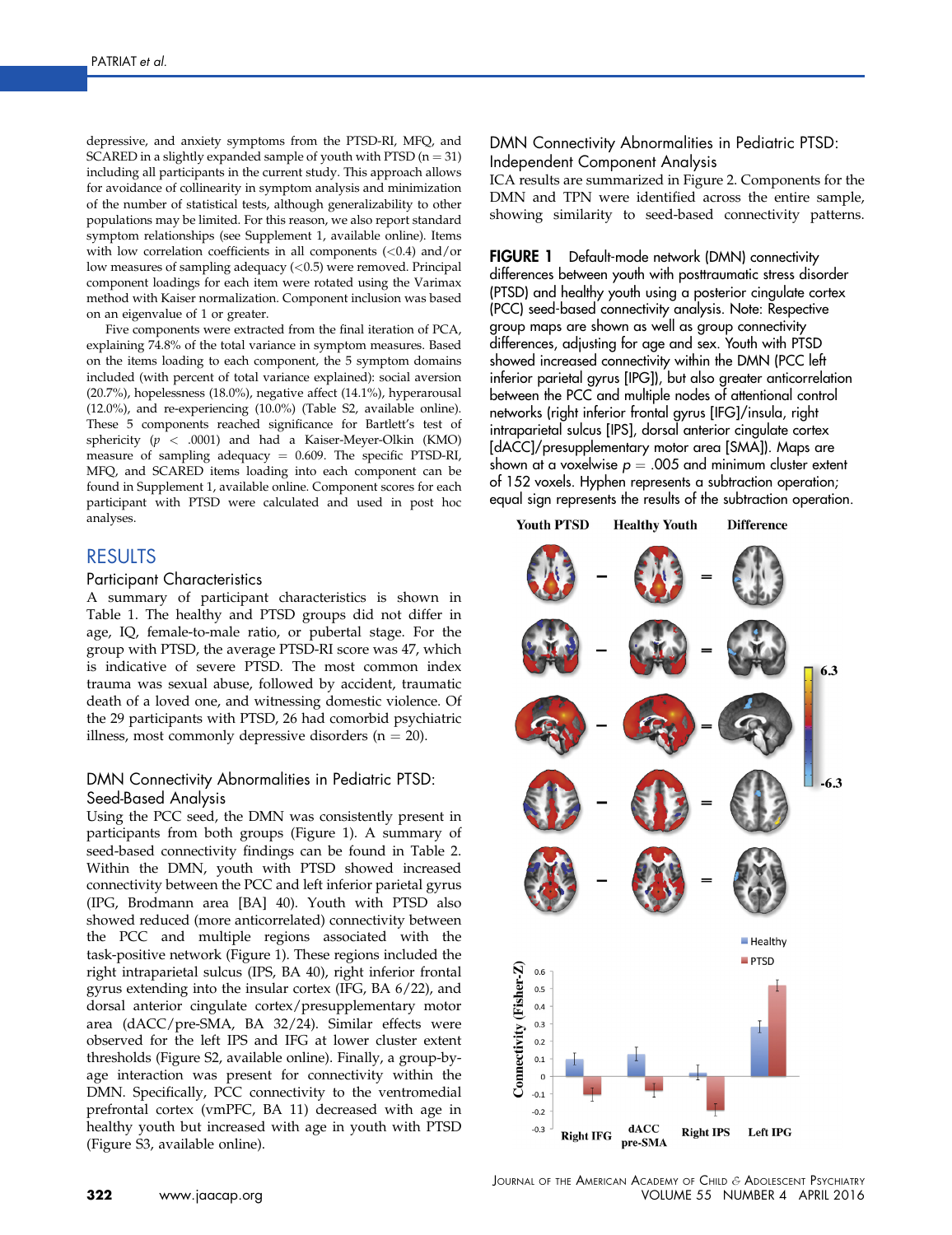| <b>Contrast</b>                                                                                                                                                                  | Region       | BA    | <b>Network</b> | X     |       |       | Peak t  | No. of Voxels |
|----------------------------------------------------------------------------------------------------------------------------------------------------------------------------------|--------------|-------|----------------|-------|-------|-------|---------|---------------|
| Healthy $>$ PTSD youth                                                                                                                                                           | Right IFG    | 6, 22 | <b>TPN</b>     | $-66$ | 6     | 6     | $-4.55$ | 300           |
|                                                                                                                                                                                  | dACC/pre-SMA | 6, 24 | <b>TPN</b>     | $-2$  | 6     | 60    | $-4.32$ | 282           |
|                                                                                                                                                                                  | Right IPS    | 40    | <b>TPN</b>     | $-60$ | 26    | 32    | $-3.76$ | 200           |
| $PTSD >$ healthy youth                                                                                                                                                           | Left IPG     | 40    | <b>DMN</b>     | 46    | 56    | 54    | 4.55    | 188           |
| Group $\times$ age:                                                                                                                                                              | <b>MFG</b>   | 11    | <b>DMN</b>     | 6     | $-62$ | $-14$ | 4.67    | 163           |
| $PTSD$ > healthy youth                                                                                                                                                           | Cerebellum   |       |                | $-26$ | 70    | $-30$ | 3.92    | 205           |
| Note: The peak coordinates are in Montroal Nourological Instituto (MNII) space (RAI orientation). Poak t statistics are derived from the contrast positiournatic stross disorder |              |       |                |       |       |       |         |               |

<span id="page-4-0"></span>TABLE 2 Significant Clusters Observed in the Posterior Cingulate Cortex (PCC) Seed-Based Connectivity Analysis

ngical Institute (MNI) space (RAI orientation). Peak t statistics are derived from the contrast <sub>i</sub> (PTSD)—Healthy. BA = Brodmann area; dACC = dorsal anterior cingulate cortex; DMN = default-mode network; IPG = inferior parietal gyrus; IPS = inferior parietal sulcus; Pre-SMA = presupplementary motor area;  $TPN =$  task-positive network; vmPFC = ventromedial prefrontal cortex.

Analysis of extracted, average network connectivity strength for each component revealed no overall differences in DMN or TPN strength between healthy youth and those with PTSD. However, consistent with seed-based findings, youth with PTSD displayed reduced (more anticorrelated) connectivity between the DMN and TPN components compared to healthy youth (–0.29 and –0.12, respectively,  $t_{53} = -2.25$ ,  $p = .029$ ).

To facilitate comparison between the seed-based and ICA connectivity findings, the overlap was examined between seed-based clusters and the DMN and TPN component maps derived from ICA. Here, the IPS, IFG, and dACC clusters derived from the seed-based analysis overlapped closely with the TPN component (91%, 93%, and 99.6%, respectively) but showed no overlap with the DMN component. Conversely, the IPG and vmPFC clusters overlapped the DMN component (23.9% for both) but showed no overlap with the TPN component.

# Post Hoc Analyses

To examine potential confounds in group main effects, post hoc analyses were conducted on average PCC and ICA connectivity, adjusting for age, sex, IQ, and past exposure (in months) to a-agonists, selective serotonin reuptake inhibitors (SSRIs)/serotonin–norepinephrine reuptake inhibitors (SNRIs), and stimulants. All group main effects remained significant within these models ( $p < .05$ ). In addition, age-related increases in PCC-vmPFC connectivity in the group with PTSD remained significant with adjustment for time elapsed since trauma ( $\beta = 0.261$ ,  $t_{21} = 3.186$ ,  $p = .004$ ).

Next, the relationship between connectivity measures and symptom dimensions was examined within the group with PTSD, adjusting for age and sex. For the PCC seed analysis, PCC–IPG connectivity was positively associated with reexperiencing symptoms ( $\beta = 0.433$ ,  $t_{21} = 2.229$ ,  $p = .037$ ; [Figure 3\)](#page-6-0). In addition, PCC–cerebellum connectivity was negatively associated with social aversion symptoms ( $\beta$  = –0.460,  $t_{21} = -3.425$ ,  $p = .002$ ). For the ICA analysis, average TPN connectivity strength was negatively associated with reexperiencing symptoms ( $\beta = -0.445$ ,  $t_{21} = -2.418$ ,  $p = .025$ ; [Figure 3](#page-6-0)). Connectivity between the DMN and TPN was positively associated (trend level) with symptoms of hopelessness ( $\beta = 0.386$ ,  $t_{21} = 2.032$ ,  $p = .055$ ). No significant relationship was observed between connectivity measures and negative affect or hyperarousal symptom dimensions.

Finally, the relationship between connectivity measures and trauma exposure measures (time elapsed since index trauma, index trauma type, number of trauma types endorsed) was examined within the group with PTSD, adjusting for age and sex. PCC–IPG connectivity was significantly associated with index trauma type  $(F_{7,21} = 3.751, p = .008)$ , such that youth with interpersonal index traumas had greater connectivity relative to accident index trauma ( $t_{21} = -3.211$ ,  $p = .004$ ). No significant relationships were observed with time elapsed since index trauma or trauma load.

# **DISCUSSION**

To our knowledge, this is the first reported study to examine DMN properties, including their relationship with task-positive networks, in pediatric PTSD. Contrary to expectations and reports in adult PTSD, our findings revealed greater connectivity within the DMN in pediatric PTSD. Greater within-DMN connectivity (PCC to IPG connectivity) was further associated with re-experiencing symptoms, suggesting that a network known to underlie self-referential processing may also contribute to intrusive trauma-related thought in youth. At the same time, youth with PTSD showed abnormal anticorrelation between the DMN and task-positive attentional control networks, a pattern bearing similarity to healthy adults. TPN connectivity strength, in turn, was inversely correlated with re-experiencing symptoms, directly implicating attentional control networks in the suppression of trauma-related thought in youth. Together, these novel findings suggest striking abnormalities in brain networks underlying self-referential thought and attentional control in pediatric PTSD, which may offer important targets for intervention in affected youth.

Surprisingly, we found no evidence for weaker connectivity within the DMN in pediatric PTSD, which stands in stark contrast to studies of adult PTSD.<sup>[13-17](#page-7-0)</sup> On the contrary, our findings revealed increased within-DMN connectivity in pediatric PTSD, specifically between the PCC and IPG. Furthermore, youth with PTSD showed age-related increases in connectivity between the PCC and vmPFC, suggesting that within-DMN connectivity strength may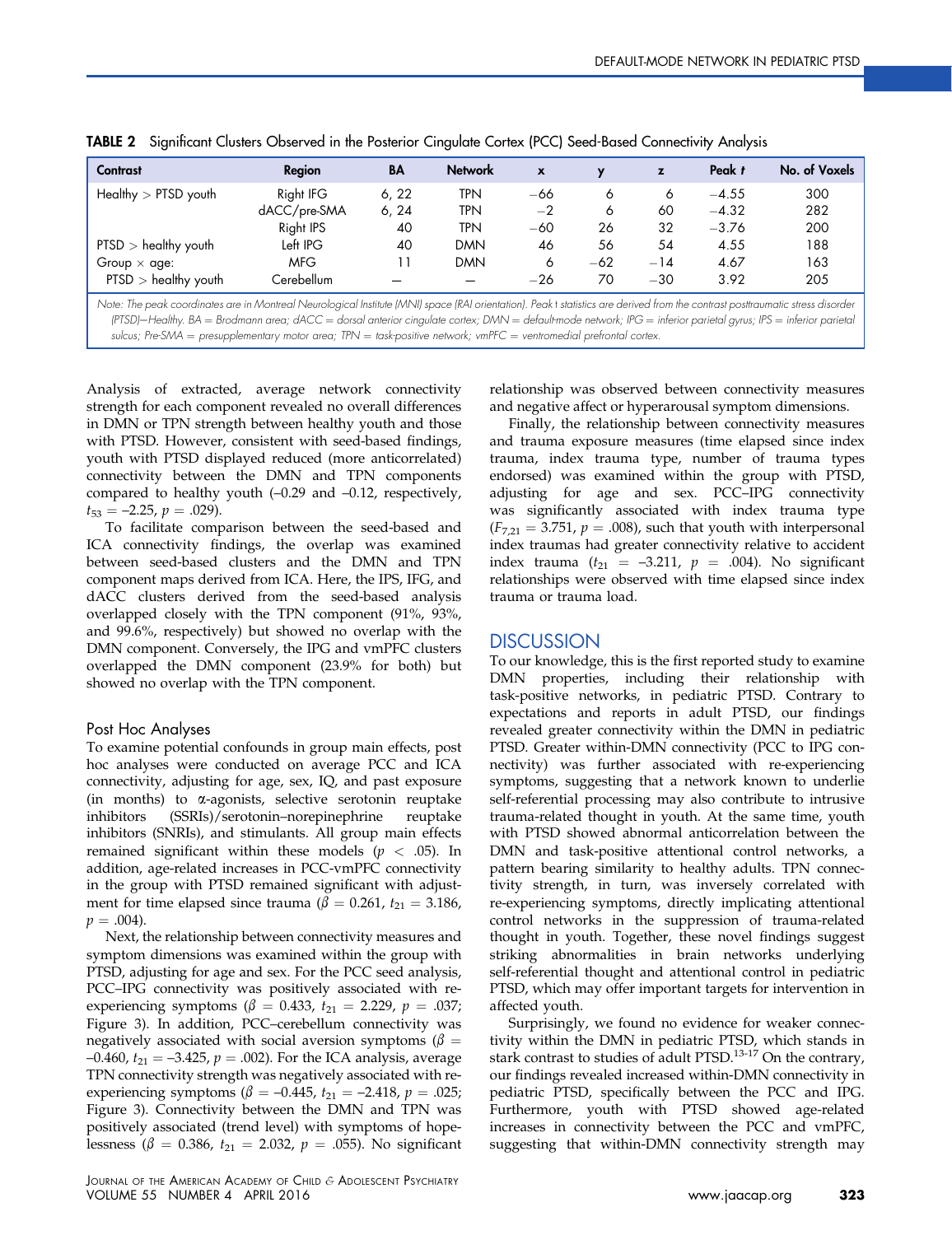<span id="page-5-0"></span>become even more pronounced over the course of development in trauma-exposed youth with PTSD. In addition to these group differences, post hoc analyses revealed that PCC–IPG connectivity was positively associated with re-experiencing symptoms but was unrelated to anxiety, depressive, or other PTSD symptoms. This is particularly

FIGURE 2 Independent component analysis of default-mode network (DMN) and task-positive network (TPN) connectivity in youth with posttraumatic stress disorder (PTSD) and healthy youth. Note: PTSD and healthy youth did not differ in overall DMN and TPN connectivity strength but showed reduced overall connectivity between the DMN and TPN. DMN and TPN component maps are shown in the top panel. In the middle panel, bar graphs show the average connectivity strength for each group, and each of the 2 components. The bottom panel shows the correlation between the DMN and TPN components for each group. Error bars represent standard error of the mean. IC = independent component.  $p < .05$ .



intriguing, given the role of these regions, and the DMN more generally, in autobiographical memory retrieval as well as envisioning future scenarios.<sup>[6](#page-7-0)</sup> Thus, increased connectivity within the DMN may underlie, in part, the persistence of trauma-related memory and worry in affected youth.

At present, it remains unclear why these current findings differ from adult PTSD, where studies have consistently shown reduced within-DMN connectivity.<sup>[13-17](#page-7-0)</sup> One possibility is that trauma exposure during childhood may have different effects on the DMN compared to adult trauma. However, reduced DMN connectivity has been reported even in adults with PTSD due to childhood trauma.<sup>14</sup> Another alternative is that neural representations of re-experiencing are different between youth and adults with PTSD. However, prior studies of adult PTSD have not shown any clear relationship between reduced DMN connectivity or PTSD severity. A related possibility, then, is that reduced within-DMN connectivity in adult PTSD actually represents a delayed, compensatory decrease in DMN connectivity that may serve to counteract re-experiencing symptoms. These hypotheses would clearly require further testing in future studies, including longitudinal examination of youth with PTSD into adulthood. Although the current DMN findings do differ from adult PTSD, it is worth noting that increased within-DMN connectivity has been consistently reported in both youth and adults with major depressive disorder  $(MDD)$ ,<sup>12</sup> discussed further below.

In addition to within-DMN connectivity differences, our study revealed prominent abnormalities in connectivity between the DMN and task-positive networks in pediatric PTSD. Specifically, in the seed-based analysis, youth with PTSD showed abnormal anticorrelation between the PCC and nodes of the salience network (dACC/SMA), dorsal attention network (IPS), and ventral attention network (IFG/insula). In adults, these networks are normally anticorrelated with the DMN at rest. $8-10$  However, this pattern may be different in children, in whom DMN-TPN connectivity is either positive or only slightly negative, $^{18}$  $^{18}$  $^{18}$ as observed in our healthy youth. The salience, ventral attention, and dorsal attention subnetworks of the TPN subserve stimulus detection, attentional redirection, and attentional maintenance, respectively, for external tasks. $\frac{7}{7}$  $\frac{7}{7}$  $\frac{7}{7}$  Crucial to the functioning of these networks in attentional control is the suppression of the DMN (and vice versa for self-referential thought). As such, anticorrelation between the DMN and TPN appears to represent functional competition between these networks. Notably, our findings revealed that TPN connectivity strength was inversely related to re-experiencing symptoms, suggesting that the magnitude of coupling in attentional networks may confer a greater ability to suppress trauma-related thought. In light of this, greater DMN-TPN anticorrelation in pediatric PTSD may represent a compensatory mechanism to suppress unwanted thought, perhaps reflecting early maturation of these networks toward adult connectivity patterns. Although DMN-TPN anticorrelation was not directly associated with re-experiencing, it was associated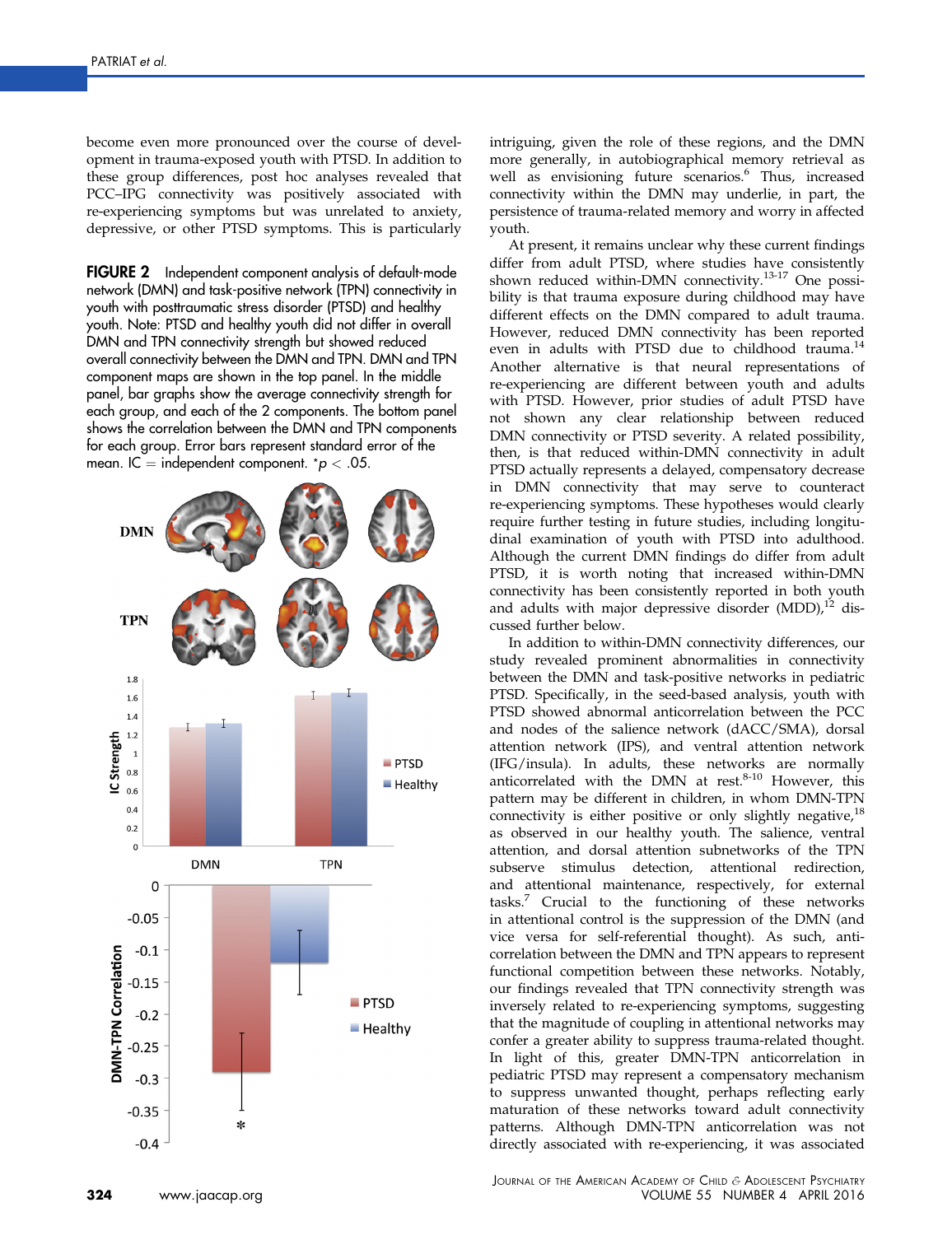<span id="page-6-0"></span>FIGURE 3 Re-experiencing symptoms are related to default-mode network (DMN) and task-positive network (TPN) connectivity strength in youth with posttraumatic stress disorder (PTSD). Note: Left panel: within the DMN, connectivity between the posterior cingulate cortex (PCC) and inferior parietal gyrus (IPG; derived from the seed-based analysis) predicts greater re-experiencing symptom severity. Right panel: TPN connectivity strength (derived from independent component analysis [ICA]) predicts lower re-experiencing symptom severity. Scatterplot values are adjusted for age, sex, and other symptom dimensions.



with symptoms of hopelessness, suggesting that anticorrelation of these networks could underlie perceptions of symptom controllability when attempting to engage in outward-focused tasks.

Given the high comorbidity of depressive disorders in our sample, it is worth noting that MDD has also been associated with DMN abnormalities. A recent meta-analysis showed that adult MDD is characterized by increased within-DMN connectivity, but that DMN-TPN connectivity may be either increased or decreased depending on the TPN subnetwork examined.<sup>[12](#page-7-0)</sup> Although less is known about DMN properties in pediatric depression, studies to date consistently implicate increased anterior DMN connectivity, which is further associated with symptom severity and rumination.<sup>[36](#page-8-0)</sup> Surprisingly, we found relatively few associations with depressive symptoms and DMN measures in our sample, with the possible exception of DMN-TPN anticorrelation and hopelessness noted above. On the other hand, the use of a PCC (and not anterior DMN) seed may have precluded more depression-specific findings. In either case, our findings suggest that pediatric PTSD may share some commonality with depression in terms of hyperconnectivity within the DMN, which may contribute to the pathological persistence of self-referential thought in both disorders, namely depressive rumination and traumatic reexperiencing. Clearly, future studies are needed to explore DMN abnormalities both common and specific to depression and PTSD, and whether symptom improvement is associated with normalization of DMN connectivity.

Although our study presents novel findings of abnormal intrinsic network connectivity in pediatric PTSD, it is not without limitations. First, this study did not include traumaexposed healthy youth, which will be important in fully teasing apart the effects of trauma versus PTSD. However, our post hoc analyses suggest differential relationships of symptom and trauma exposure measures with network connectivity, which has the benefit of examining these variables within participants. Second, group differences are based on cross-sectional data, and we are not able to determine whether network abnormalities are premorbid traits, acquired following trauma exposure, or with the development of PTSD or its comorbidities. Future studies using a longitudinal design will be needed to examine these possibilities. Third, although our symptom dimension analyses suggest specificity of effects to re-experiencing symptoms of PTSD, future work examining resting state networks across multiple diagnostic groups (e.g., depression only, PTSD only) will be needed to fully explore diagnostic specificity versus commonality. Fourth, although the exploratory ICA analysis confirms the seed-based results, these 2 analyses may not be completely independent, given that DMN and TPN components were identified visually with a priori knowledge of the seed-based results. Finally, the PCA symptom dimensions were generated from a relatively small sample for the purposes of data reduction and may not generalize to other study populations.

In summary, the present findings revealed abnormal default mode network properties in pediatric PTSD that appear to differ markedly from those in adult PTSD. Namely, youth with PTSD showed increased connectivity within the DMN, which may directly contribute to re-experiencing of traumatic memory and is consistent with the role of the DMN in autobiographical memory and rumination. On the other hand, youth with PTSD showed greater anticorrelation between the default mode and attentional control networks, which may reflect a compensatory mechanism to reduce trauma-related thought through opposition of the DMN. These intrinsic network patterns point to potential neural targets for therapeutic interventions that aim to regulate traumatic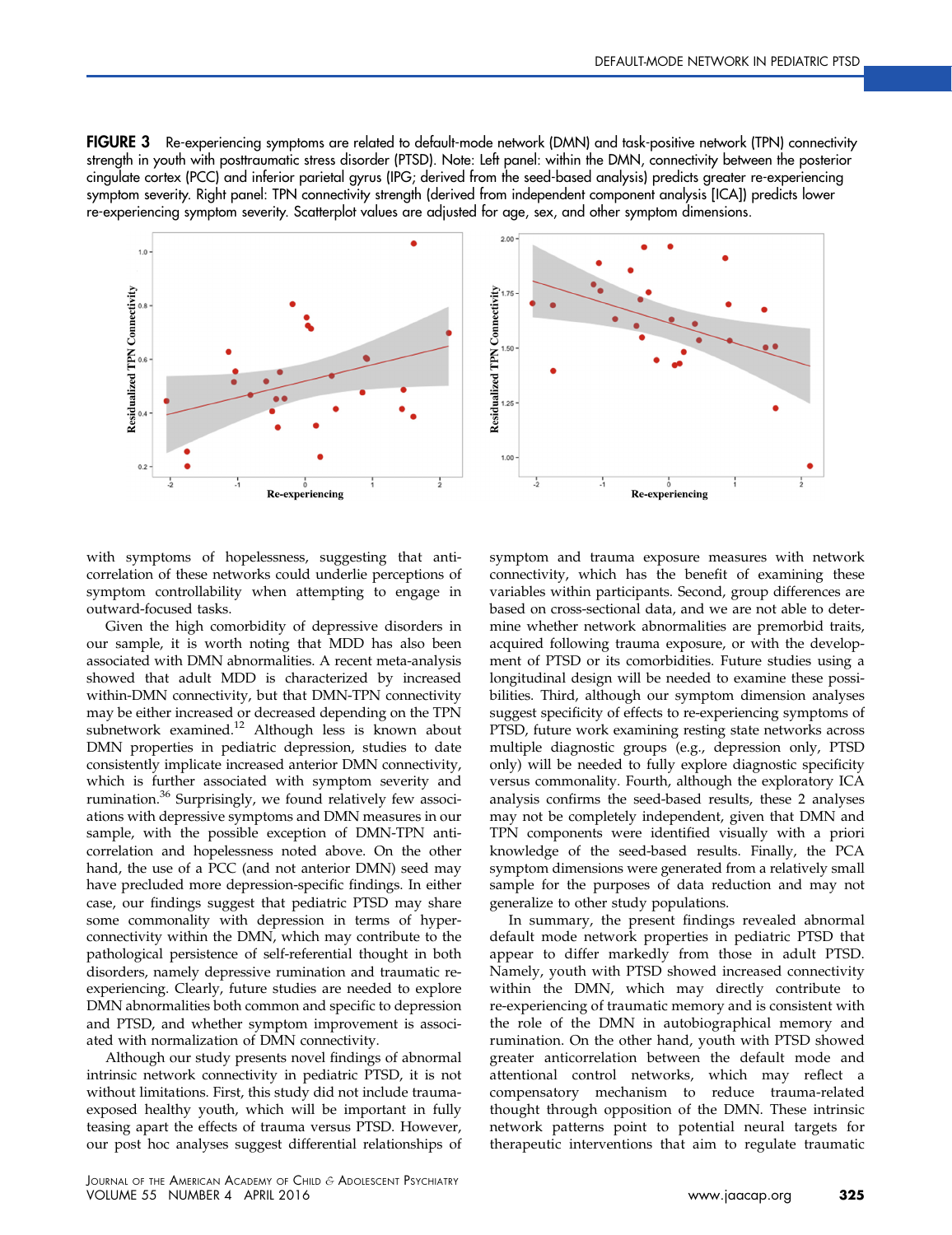<span id="page-7-0"></span>re-experiencing in youth. In particular, future studies might examine whether psychotherapy such as trauma-focused cognitive-behavioral therapy is capable of reducing connectivity within the default mode network, and whether such therapies may also further strengthen attentional control networks to reduce symptoms of PTSD in affected youth. &

#### $|CG|$ Clinical Guidance

- Youth with PTSD show abnormal functional connectivity of the brain's default mode network (DMN), which is involved in self-related thought and autobiographical memory.
- Youth with PTSD have abnormally increased connectivity within the DMN, which may contribute to re-experiencing of traumatic memory.
- Youth with PTSD also have greater opposing connectivity between the DMN and attentional control networks, which may to help them to "switch out" of the DMN and suppress traumatic memory.
- These default mode network abnormalities are quite different from those in adult PTSD and highlight the importance of studying brain networks in PTSD developmentally.

#### Accepted January 29, 2016.

Drs. Patriat and Birn are with University of Wisconsin-Madison. Dr. Patriat is also with University of Minnesota, Minneapolis. Drs. Birn and Herringa and Mr. Keding are with University of Wisconsin School of Medicine and Public Health, Madison.

Funding for this study was provided by the National Institute of Mental Health Career Development Award (K08 MH100267, R.J.H.), the American Academy of Child and Adolescent Psychiatry Junior Investigator Award (R.J.H.), a NARSAD Young Investigator Grant (R.J.H.), the University of Wisconsin Institute for Clinical and Translational Research Translational Pilot Grant Award (NIH/ NCATS UL1TR000427, R.J.H.), and the University of Wisconsin School of Medicine and Public Health. Funding sources did not play any direct role in study design, data analysis, data interpretation, or preparation of the manuscript.

The authors thank Rachael Meline, BA, Allison Blumenfeld, BS, Ariel Sherman, BS, and Erika Vassar-Olsen, BS, of the University of Wisconsin-Madison, for their assistance in study recruitment and data collection.

Disclosure: Dr. Patriat has served as a consultant for Surgical Information Sciences (SIS) on MRI data acquisition and management specific to Deep Brain Stimulation applications. This affiliation began after completion of the study and after first submission of this manuscript. SIS played no role whatsoever in study design, data analysis, data interpretation, or preparation of the manuscript. SIS played no role in the fields of PTSD and does not benefit in any way, shape, or form from the results of this study. Dr. Birn has received grant funding from the National Institute of Mental Health. Dr. Herringa and Mr. Keding report no biomedical financial interests or potential conflicts of interest.

Correspondence to Ryan J. Herringa, MD, PhD, University of Wisconsin School of Medicine and Public Health, Department of Psychiatry, 6001 Research Park Boulevard, Madison, WI 53719; e-mail: [herringa@](mailto:herringa@wisc.edu) [wisc.edu](mailto:herringa@wisc.edu)

0890-8567/\$36.00/@2016 American Academy of Child and Adolescent **Psychiatry** 

<http://dx.doi.org/10.1016/j.jaac.2016.01.010>

#### **REFERENCES**

- 1. Merikangas KR, He JP, Burstein M, et al. Lifetime prevalence of mental disorders in U.S. adolescents: results from the National Comorbidity Survey Replication–Adolescent Supplement (NCS-A). J Am Acad Child Adolesc Psychiatry. 2010;49:980-989.
- 2. Famularo R, Fenton T, Kinscherff R, Augustyn M. Psychiatric comorbidity in childhood post traumatic stress disorder. Child Abuse Neglect. 1996;20:953-961.
- 3. Biswal B, Yetkin FZ, Haughton VM, Hyde JS. Functional connectivity in the motor cortex of resting human brain using echo-planar MRI. Magn Reson Med. 1995;34:537-541.
- 4. Raichle ME, MacLeod AM, Snyder AZ, Powers WJ, Gusnard DA, Shulman GL. A default mode of brain function. Proc Natl Acad Sci. 2001; 98:676-682.
- 5. Anticevic A, Cole MW, Murray JD, Corlett PR, Wang XJ, Krystal JH. The role of default network deactivation in cognition and disease. Trends Cogn Sci. 2012;16:584-592.
- 6. Spreng RN, Grady CL. Patterns of brain activity supporting autobiographical memory, prospection, and theory of mind, and their relationship to the default mode network. J Cogn Neurosci. 2010;22:1112-1123.
- 7. Corbetta M, Patel G, Shulman GL. The reorienting system of the human brain: from environment to theory of mind. Neuron. 2008;58:306-324.
- 8. Chai XJ, Castanon AN, Ongur D, Whitfield-Gabrieli S. Anticorrelations in resting state networks without global signal regression. Neuroimage. 2012;59:1420-1428.
- 9. Fox MD, Snyder AZ, Vincent JL, Corbetta M, Van Essen DC, Raichle ME. The human brain is intrinsically organized into dynamic, anticorrelated functional networks. Proc Natl Acad Sci. 2005;102:9673-9678.
- 10. Fox MD, Zhang D, Snyder AZ, Raichle ME. The global signal and observed anticorrelated resting state brain networks. J Neurophysiol. 2009;101:3270-3283.
- 11. Whitfield-Gabrieli S, Ford JM. Default mode network activity and connectivity in psychopathology. Ann Rev Clin Psychol. 2012;8:49-76.
- 12. Kaiser RH, Andrews-Hanna JR, Wager TD, Pizzagalli DA. Large-scale network dysfunction in major depressive disorder: a meta-analysis of

resting-state functional connectivity. JAMA Psychiatry. 2015;72: 603-611.

- 13. Sripada RK, King AP, Welsh RC, et al. Neural dysregulation in posttraumatic stress disorder: evidence for disrupted equilibrium between salience and default mode brain networks. Psychosom Med. 2012;74:904-911.
- 14. Bluhm RL, Williamson PC, Osuch AO, et al. Alterations in default mode network connectivity in posttraumatic stress disorder related to early-life trauma. J Psychiatry Neurosci. 2009;34:187-194.
- 15. Shang J, Lui S, Meng Y, et al. Alterations in low-level perceptual networks related to clinical severity in PTSD after an earthquake: a resting-state fMRI study. PLoS One. 2014;9:e96834.
- 16. Zhang Y, Liu F, Chen H, et al. Intranetwork and internetwork functional connectivity alterations in post-traumatic stress disorder. J Affect Disord. 2015;187:114-121.
- 17. Chen AC, Etkin A. Hippocampal network connectivity and activation differentiates post-traumatic stress disorder from generalized anxiety disorder. Neuropsychopharmacology. 2013;38:1889-1898.
- 18. Chai XJ, Ofen N, Gabrieli JD, Whitfield-Gabrieli S. Selective development of anticorrelated networks in the intrinsic functional organization of the human brain. J Cogn Neurosci. 2014;26:501-513.
- 19. Keding TJ, Herringa RJ. Abnormal structure of fear circuitry in pediatric post-traumatic stress disorder. Neuropsychopharmacology. 2015;40: 537-545.
- 20. Wolf RC, Herringa RJ. Prefrontal-amygdala dysregulation to threat in pediatric posttraumatic stress disorder. Neuropsychopharmacology. 2016;41:822-831.
- 21. Kaufman J, Birmaher B, Brent D, et al. Schedule for Affective Disorders and Schizophrenia for School-Age Children–Present and Lifetime Version (K-SADS-PL): initial reliability and validity data. J Am Acad Child Adolesc Psychiatry. 1997;36:980-988.
- 22. Nader KO, Newman E, Weathers FW, Kaloupek DG, Kriegler JA, Blake DD. Clinician-Administered PTSD Scale for Children and Adolescents for DSM-IV. White River Junction, VT: National Center for PTSD; 1998.